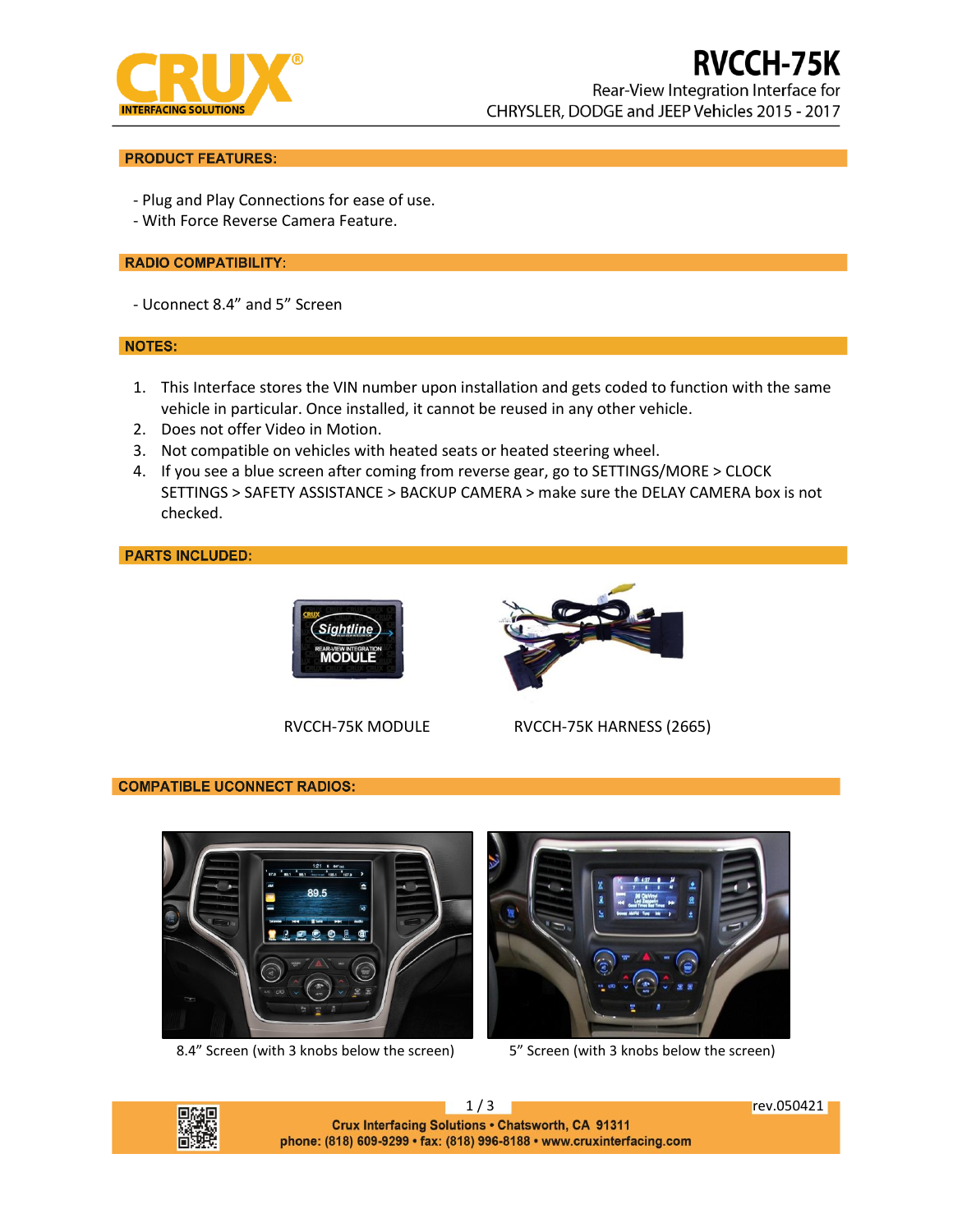

# **RVCCH-75K**

Rear-View Integration Interface for

CHRYSLER, DODGE and JEEP Vehicles 2015 - 2017

**WIRING DIAGRAM:** 



### **LED INDICATORS:**

**BLUE LED:** SOLID = BUS RECOGNIZED OFF = SLEEP MODE BLINKING = SEARCHING FOR BUS *The Blue LED will turn off when the car enters sleep mode*

# **RED LED:**

FAST BLINKING = CODING IN PROGRESS ON = CODING COMPLETE OFF = CODING REMOVED/ NO CODE SLOW BLINKING = CODING ERROR

# **INSTALLATION INSTRUCTIONS:**

# **INSTALLING THE MODULE AND T-HARNESS**

- 1. Carefully remove the radio to gain access to the radio harness.
- 2. Unplug the radio connector and plug it into the female connector of the RVCCH-75K T-harness.
- 3. Plug the 8-pin Molex connector to the RVCCH-75K module.
- 4. Install the camera (not included) following the "Installing the Camera and Cable" instructions below.
- 5. If Force RVC feature is to be used, connect a toggle switch (not included) between the RED +12V lead from the 8-Pin connector and the GREEN wire from the T-harness. See diagram above.
- 6. After installation of the camera, plug the male connector of the RVCCH-75K T-harness to the radio and test for functionality.
- 7. Re-install the radio.



2 / 3 **rev.050421** Crux Interfacing Solutions . Chatsworth, CA 91311 phone: (818) 609-9299 · fax: (818) 996-8188 · www.cruxinterfacing.com